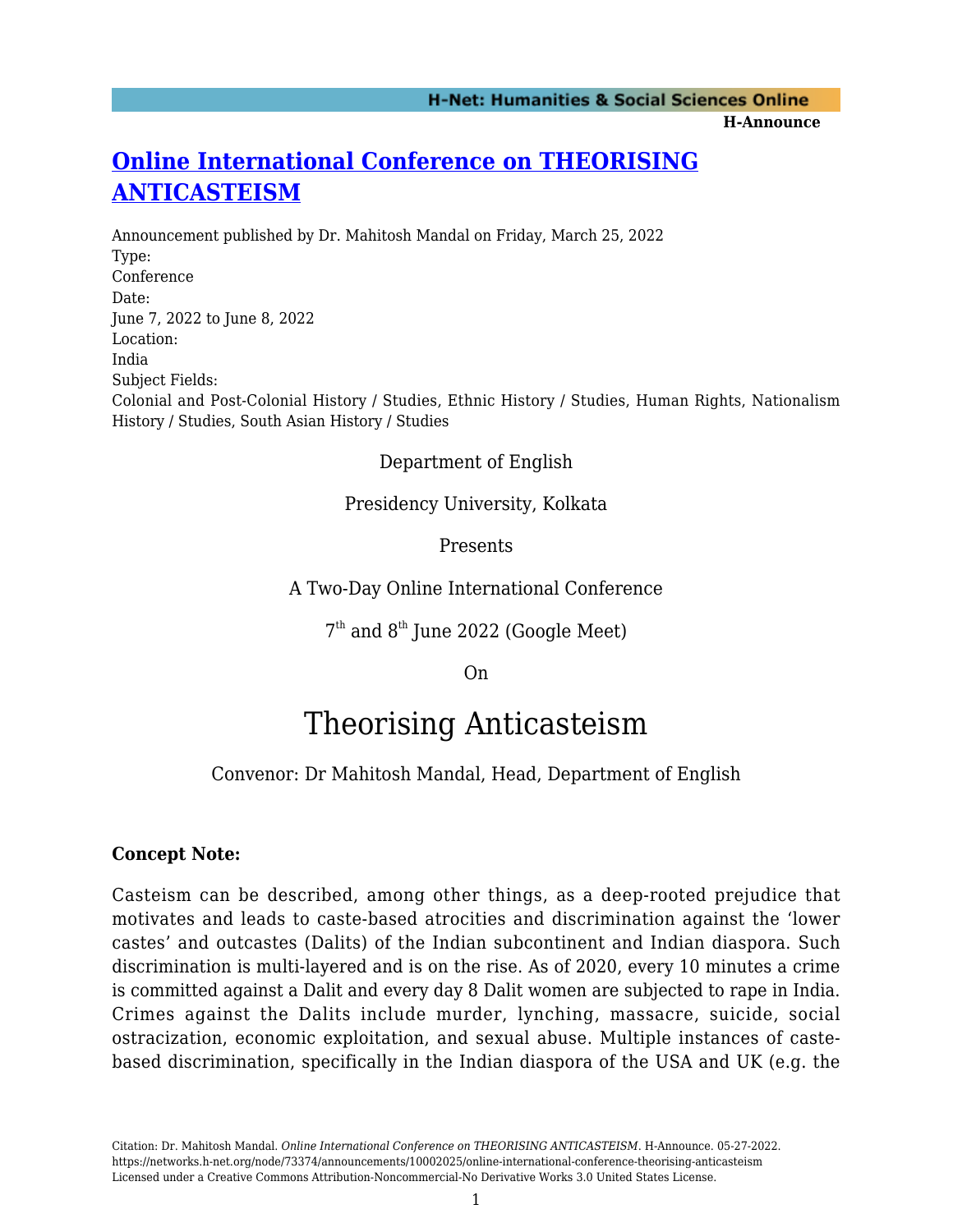#### **H-Net: Humanities & Social Sciences Online H-Announce**

incident at the BAPS temple, New Jersey; the CISCO case etc.), confirm that casteism is not confined to the Indian subcontinent and that, as apprehended by Babasaheb Ambedkar, caste has indeed become a global problem. Remarkably, European Union has repeatedly taken note of rampant casteism and has resolved to eliminate caste discrimination. As summed up by Anand Teltumbde, capitalistic modernity, the republican constitution, neoliberalism, and globalisation, all have failed to prevent the persistence of casteism.

The proposed conference on 'theorising anticasteism' sets out to explore why casteism persists even in the  $21<sup>st</sup>$  century, particularly through a dual gesture of 'unmasking the unethical operations of caste' (Meena Dhanda) and a critique of the history, strategies, and achievements of anticaste movements. Both the terms 'anticaste' and 'anticasteism,' used without a hyphen but subject to debate, are intended to be annotated and theorised at length. Anticasteism, at a preliminary level, could be considered both as praxis and a critical conceptual category. Theorising anticasteism simultaneously opens up possibilities of interrogating the history and contemporaneity of anticaste resistance and reformulating the problem of casteism at material, ideological, sociological, philosophical, phenomenological, psychological, clinical and artistic and representational levels. The conference thereby aims at revisiting and expanding on the project of 'annihilation of caste' proposed by Babasaheb Ambedkar in 1936.

The works of Gajendran Ayyathurai ('Critical Caste Studies'), Dhanda ('Philosophical Foundations of Anti-casteism'), Gopal Guru ('theoretical Brahmins and empirical Shudra'), Kancha Ilaiah ('Dalitisation'), Sushrut Jadhav (casteism as 'psychological ethnocide'), Balmurli Natrajan ('culturalization of caste'), Shailaja Paik (Dalit women's 'double discrimination'), Teltumbde ('Theorising Dalit movements,' Caste atrocities as 'India's hidden apartheid'), and Suraj Yengde ('many shades of Dalits'), among others, can be used as points of reference for those writing proposals for this conference.

Papers are expected to fall within the following METHODOLOGICAL range:

- 1. Close readings of casteist and anti-caste texts (literature, films, graphic narratives, popular culture, politico-philosophical works, and scriptures)
- 2. Critical study of anticaste thinkers
- 3. Analysis of specific cases of caste-based violence
- 4. Historicising pivotal events of anticaste movements
- 5. Key concepts in theorising anticasteism

Abstracts may address but need not be limited to the following TOPICS: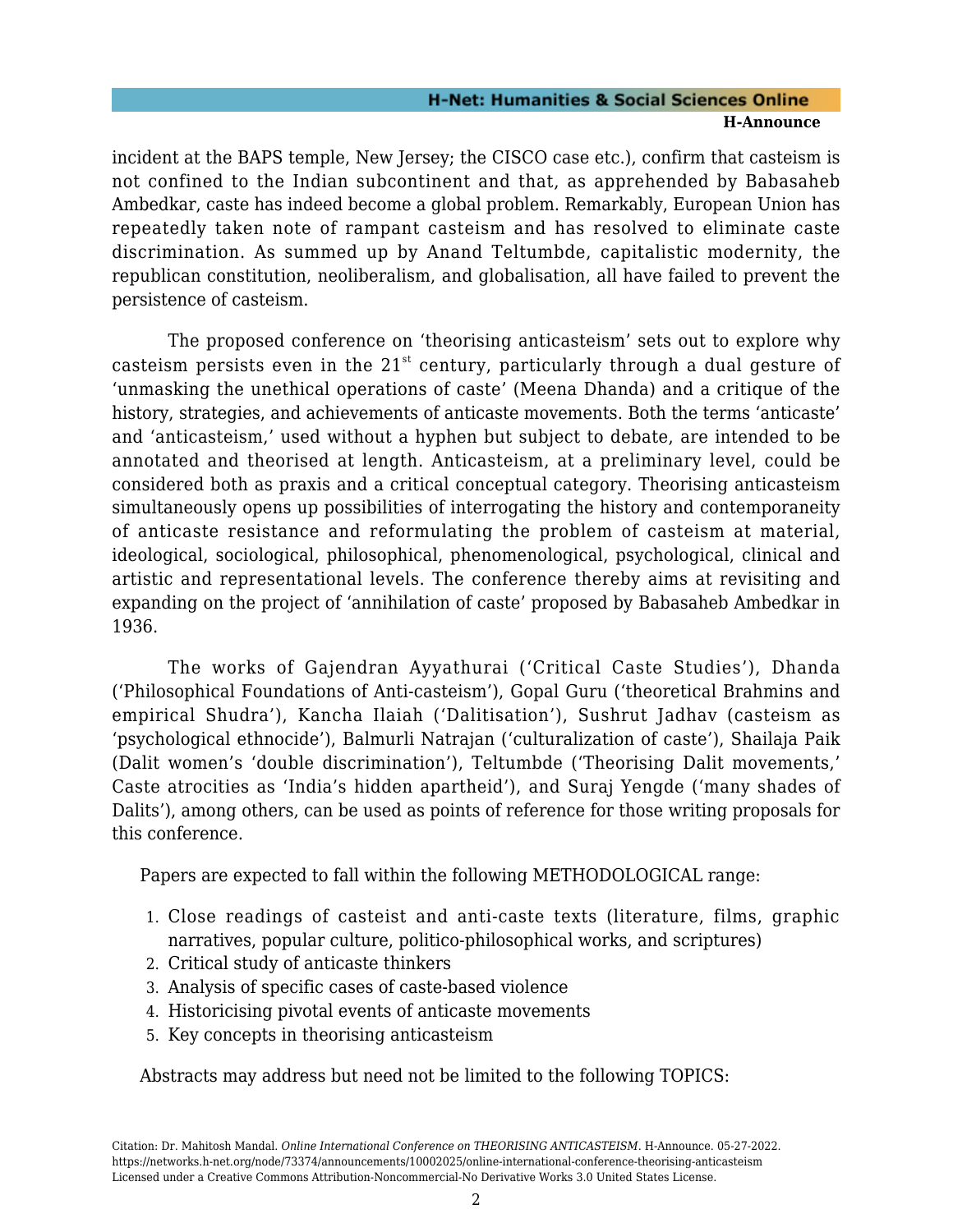#### **H-Net: Humanities & Social Sciences Online**

**H-Announce** 

- 1. Decolonization as debrahminization
- 2. Anticaste leaders and colonial masters
- 3. Diasporic casteism, global brahmanism
- 4. Cultural and academic reproduction of brahmanism
- 5. Casteism vis-à-vis nationalism
- 6. Political parties, Dalit Phobia and Dalitphilia
- 7. Phenomenology of casteism
- 8. Psychologising casteism
- 9. Biopolitics of caste
- 10. Interrogating Dalit politics, rethinking anticaste resistance
- 11. Interrogating caste-based identity politics
- 12. Revisiting the laws and policies against casteism
- 13. Defining 'Ambedkarism' and 'Periyarism'
- 14. Dalit historiography vis-à-vis postcolonialism, Marxism, and subaltern studies
- 15. Dalit aesthetics as anticasteism
- 16. Dalit feminism as anticasteism
- 17. Anticaste activism
- 18. Anticaste publishing
- 19. Caste atrocities and comparative genocide
- 20. Anticasteism and the counter-hegemonic religion and culture
- 21. Intersectionality: anticasteism and antiracism; anticasteism and anticolonialism; anticasteism and LGBTQIA+ movements; anticasteism and feminism; and so on

#### **Information for the participants:**

- Abstracts: 400-500 words
- Deadline for the submission of abstracts:  $30<sup>th</sup>$  April 2022
- Notification of acceptance of abstracts:  $15<sup>th</sup>$  May 2022
- Bio-note (full name, designation, affiliation, research interests): 100-150 words
- Abstracts with a title and a bio-note must be emailed to [anticasteism.presidency@gmail.com](mailto:anticasteism.presidency@gmail.com)
- There is no registration fee but all speakers and participants must register online before  $30<sup>th</sup>$  May 2022 by filling in a Google Form available [here.](https://docs.google.com/forms/d/e/1FAIpQLSctyGyt15eRClHC2Eh_0LLIy--bK-36eWTv-v7QzAI5DQGidg/viewform?usp=sf_link)

Contact Info:

Dr Mahitosh Mandal, Head, Department of English

Contact Email: